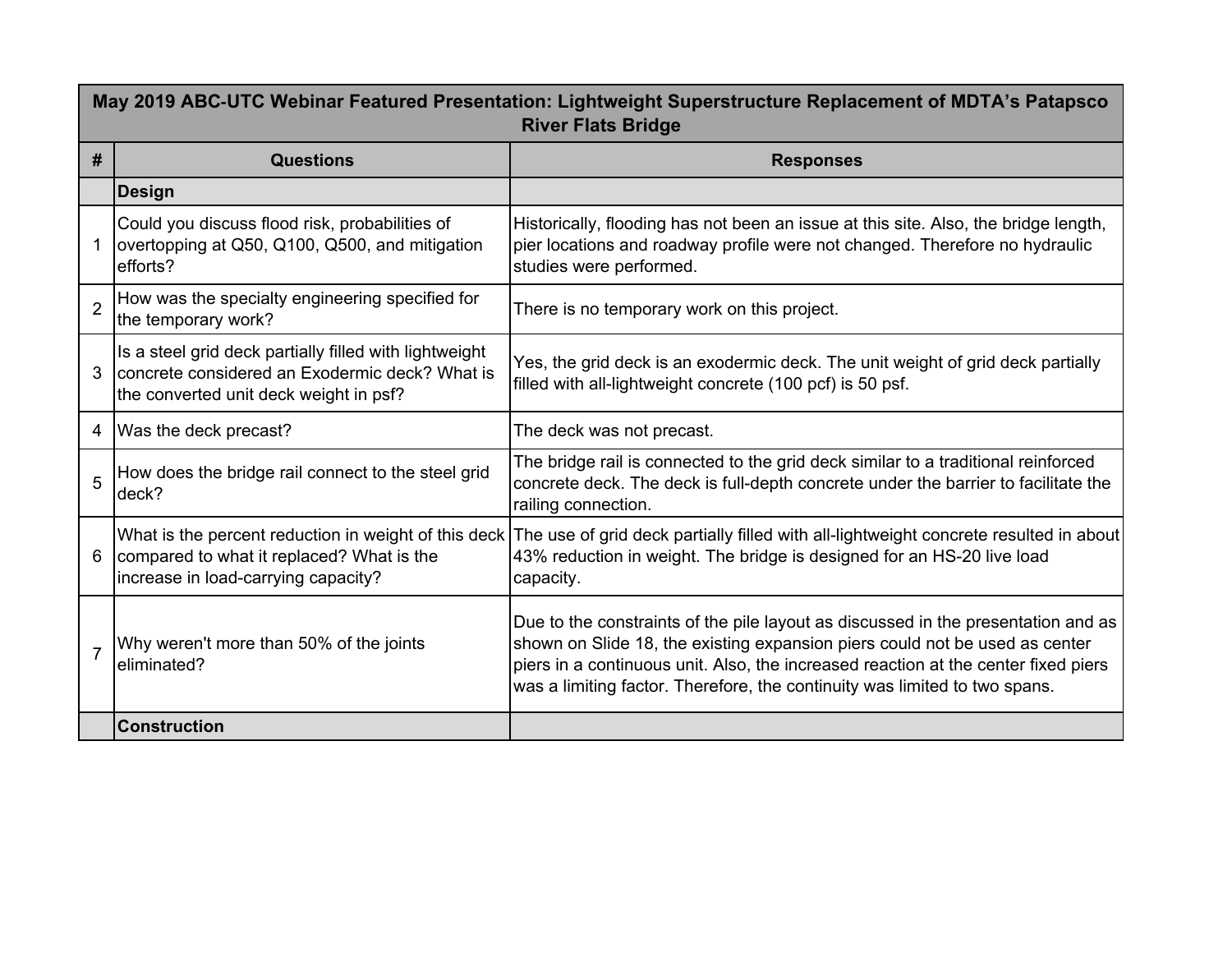| 8  | Did MDTA test the lightweight mix for freeze thaw<br>cycles? What test was used?                                        | The specifications and special provisions did not require freeze-thaw testing of<br>the deck concrete. However, the qualification tests for the lightweight aggregate<br>(AASHTO M 195 or ASTM C330) require freeze-thaw testing of base concrete<br>mixtures using the coarse and fine lightweight aggregate separately. Both tests<br>passed with very little or no degradation after 300 cycles of testing. The test<br>reports are provided for information. |
|----|-------------------------------------------------------------------------------------------------------------------------|------------------------------------------------------------------------------------------------------------------------------------------------------------------------------------------------------------------------------------------------------------------------------------------------------------------------------------------------------------------------------------------------------------------------------------------------------------------|
| 9  | Did the lightweight concrete pass the freeze-thaw<br>test?                                                              | See preceding comment.                                                                                                                                                                                                                                                                                                                                                                                                                                           |
|    | What were the lightweight concrete specification<br>10 requirements - shrinkage, air, water/cement ratio,<br>and slump? | See the concrete specifications located elsewhere.                                                                                                                                                                                                                                                                                                                                                                                                               |
|    | <b>Maintenance</b>                                                                                                      |                                                                                                                                                                                                                                                                                                                                                                                                                                                                  |
| 11 | Was any type of corrosion protection used on the<br>steel grid deck?                                                    | The grid deck components are galvanized, as is the reinforcing steel in the grid<br>deck. The reinforcing steel in the bridge barriers is stainless steel.                                                                                                                                                                                                                                                                                                       |
| 12 | What is the expected design life of the new bridge<br>deck?                                                             | The new bridge superstructure should have an expected design life of 75 years.                                                                                                                                                                                                                                                                                                                                                                                   |
|    | <b>Cost</b>                                                                                                             |                                                                                                                                                                                                                                                                                                                                                                                                                                                                  |
|    | 13   Did you compare ABC cost to user costs?                                                                            | No.                                                                                                                                                                                                                                                                                                                                                                                                                                                              |
|    | What was the cost of the LWC compared to<br>added cost offset?                                                          | Using conventional concrete was not an option for this project due to the<br>14 conventional concrete? If it cost more, how was the limitation in the capacity/layout of the existing substructure. Therefore, no cost<br>comparison was worked out for different concrete mixes.                                                                                                                                                                                |
| 15 | Please address ABC time versus conventional<br>construction for this project.                                           | The used of grid deck resulted in a 38% reduction in the duration for deck<br>placement. The re-use of the existing substructure also provided a significant<br>savings in time and cost.                                                                                                                                                                                                                                                                        |
|    | Can you comment on ABC hurdles and claims<br>16 related to weather, 3rd-party delays, material<br>delays, etc.?         | There have been no claims on the project.                                                                                                                                                                                                                                                                                                                                                                                                                        |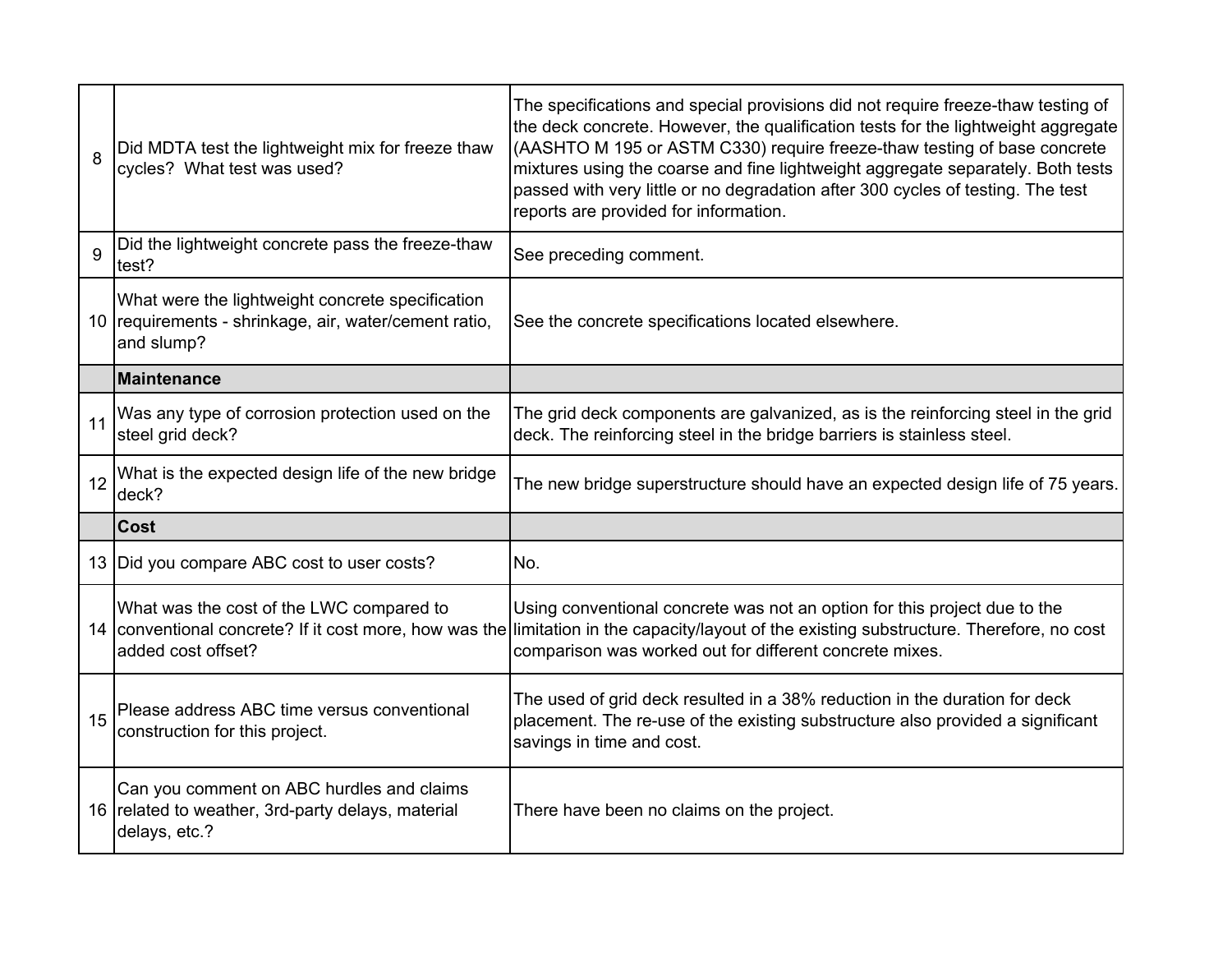|    | <b>Other</b>                                                                                                                                     |                                                                                                                                                                                                                                                                                                                           |
|----|--------------------------------------------------------------------------------------------------------------------------------------------------|---------------------------------------------------------------------------------------------------------------------------------------------------------------------------------------------------------------------------------------------------------------------------------------------------------------------------|
| 17 | How many states would accept lightweight<br>concrete?                                                                                            | We are not aware of a state-by-state acceptance of lightweight concrete. In<br>Maryland, lightweight concrete is frequently considered and used where its<br>benefits provide value to bridge owners.                                                                                                                     |
|    | <b>Questions during Webinar</b>                                                                                                                  |                                                                                                                                                                                                                                                                                                                           |
|    | What durability requirements were specified for the<br>18 lightweight concrete mix? Was ASTM C666<br>Freeze/Thaw testing included?               | LWC typically meets freeze thaw requirements when conducted in accordance<br>with modifications to AASHTO T 161 (ASTM C666) specified in AASHTO M<br>195, which requires drying of specimens for 14 days after 14 days of initial wet<br>curing; then soaking for 1 day prior to beginning the test. See also comment #8. |
|    | 19 What types of lightweight aggregates were used?                                                                                               | Stalite supplied the lightweight fine and coarse aggregate. The material<br>provided by Stalite for this project is an expanded slate product.                                                                                                                                                                            |
| 20 | Slide 6 - Does Maryland use deicing salts? Is that<br>something that contributed to the corrosion?                                               | Maryland uses deicing salts and its use is undoubtedly one of the contributing<br>factors to the corrosion.                                                                                                                                                                                                               |
| 21 | With the reduced deadload from using the partially-<br>filled concrete deck, were there any issues with<br>uplift at the supports during design? | No uplift was noted, since the two-span units were essentially balanced.                                                                                                                                                                                                                                                  |
|    | Loads from the '50s were less than current<br>22 prescribed loads. How did you account for this in<br>your substructure calculations? (Slide 15) | The original bridge was designed for an HS-20 live load. An increase in live<br>load capacity to the current TL-93 was not possible, so the replacement<br>superstructure is also designed for an HS-20 live load.                                                                                                        |
|    | Can you explain and justify again why you did not<br>23 use HL-93 live load for the rehabilitation and only<br>the HS-20 truck?                  | Since we were re-using the existing substructure, the replacement<br>superstructure live load capacity was controlled by the capacity of the existing<br>substructure.                                                                                                                                                    |
| 24 | Was CM/GC or CMAR used for the contracting<br>method?                                                                                            | No, this project was traditional design-bid-build.                                                                                                                                                                                                                                                                        |
| 25 | Slide 20 or 22 - The steel grid is "attached" to the<br>girder flanges only through the shear stud action?                                       | The full concrete pour including shear studs over the girder flanges facilitates<br>the composite action between the girders and the grid deck.                                                                                                                                                                           |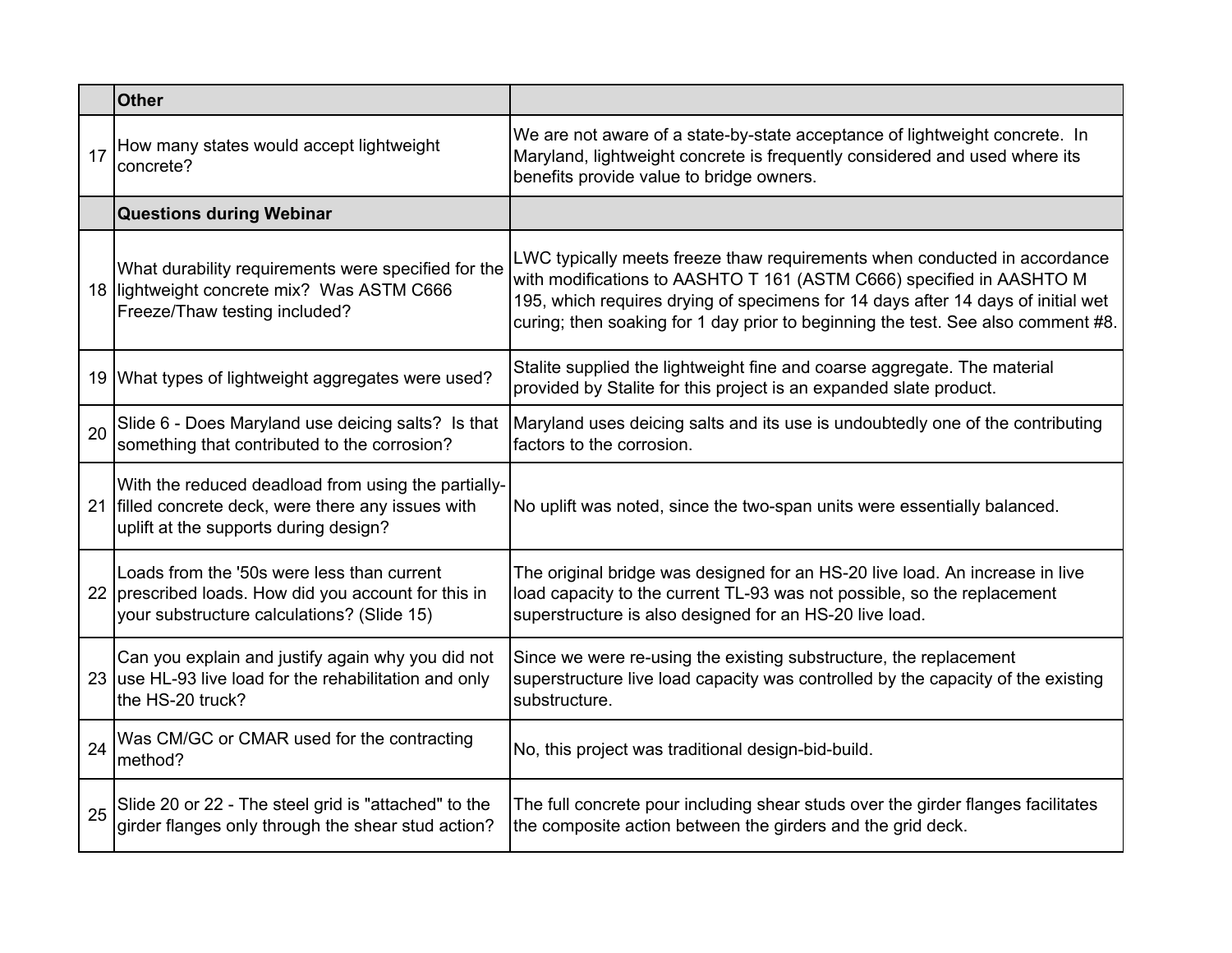|    | What is the life expectancy of the deck solution<br>26 implemented for the amount and kind of traffic on<br>the route?                                                     | The new bridge superstructure should have an expected design life of 75 years.<br>The bridge has a design year ADT of 49,385 vehicles per day, with 3% trucks.                                                                                                                                                                                                                                        |
|----|----------------------------------------------------------------------------------------------------------------------------------------------------------------------------|-------------------------------------------------------------------------------------------------------------------------------------------------------------------------------------------------------------------------------------------------------------------------------------------------------------------------------------------------------------------------------------------------------|
| 27 | The slide shows span length = $96$ to 120'. This<br>likely shall be divided by 2.                                                                                          | The span length on the slide is a total span length of a two-span continuous<br>unit. Some of the spans were unequal but typical span unit was two - 56' spans.<br>The individual span lengths did not change.                                                                                                                                                                                        |
|    | 28 What does the bridge cost include/exclude?                                                                                                                              | The \$220/SF unit bridge cost cited in the presentation includes mobilization, all<br>the superstructure and substructure costs. This cost includes the material,<br>equipment and labor required to complete the bridge work. Miscellaneous, non-<br>bridge items are not included in this unit cost.                                                                                                |
| 29 | Is the bridge cost for the bridge only, or does this<br>include engineering and mobilization costs?                                                                        | The unit bridge cost of \$220/SF cited in the presentation is the construction<br>cost of the bridge and includes the mobilization cost. Miscellaneous non-bridge<br>items are not included, nor is the engineering design fee.                                                                                                                                                                       |
|    | Why were there two 55-ft simple spans on the<br>spans were not used on the southbound side?                                                                                | On slide 18 the pile layout for the northbound side starts with an expansion and<br>ends with an expansion. The expansion piers were supported by 3 piles and did<br>30 northbound side but, from what I understood, those not have adequate capacity to be used as a center pier or fixed pier for a 2-<br>span unit. Therefore, the northbound bridge had simple spans at the beginning<br>and end. |
| 31 | Was the contractor able to work year-round during<br>the 3-year schedule?                                                                                                  | The contractor was able to work year-round with special attention required to<br>concrete curing/placing during cold weather.                                                                                                                                                                                                                                                                         |
| 32 | What is the aggregate material? Does it satisfy<br>the durability requirements for concrete<br>aggregate? What performance issues are<br>anticipated with high absorption? | The aggregate material is expanded slate which has a relatively low absorption<br>(approx. 7.5% coarse, 12% fine). However, absorption does not have a direct<br>impact on the durability. Tests have shown that LWC that has been ground<br>and/or grooved can also have good freeze-thaw resistance. See posted test<br>results for a typical NCDOT sand-lightweight concrete mixture.              |
| 33 | What were the reasons for not having fully-precast<br>grid deck panels placed on the beams?                                                                                | A fully-precast grid deck panel would have been too heavy to transport and<br>erect. A much larger crane would have been required that was not feasible to<br>used on the existing substructure.                                                                                                                                                                                                      |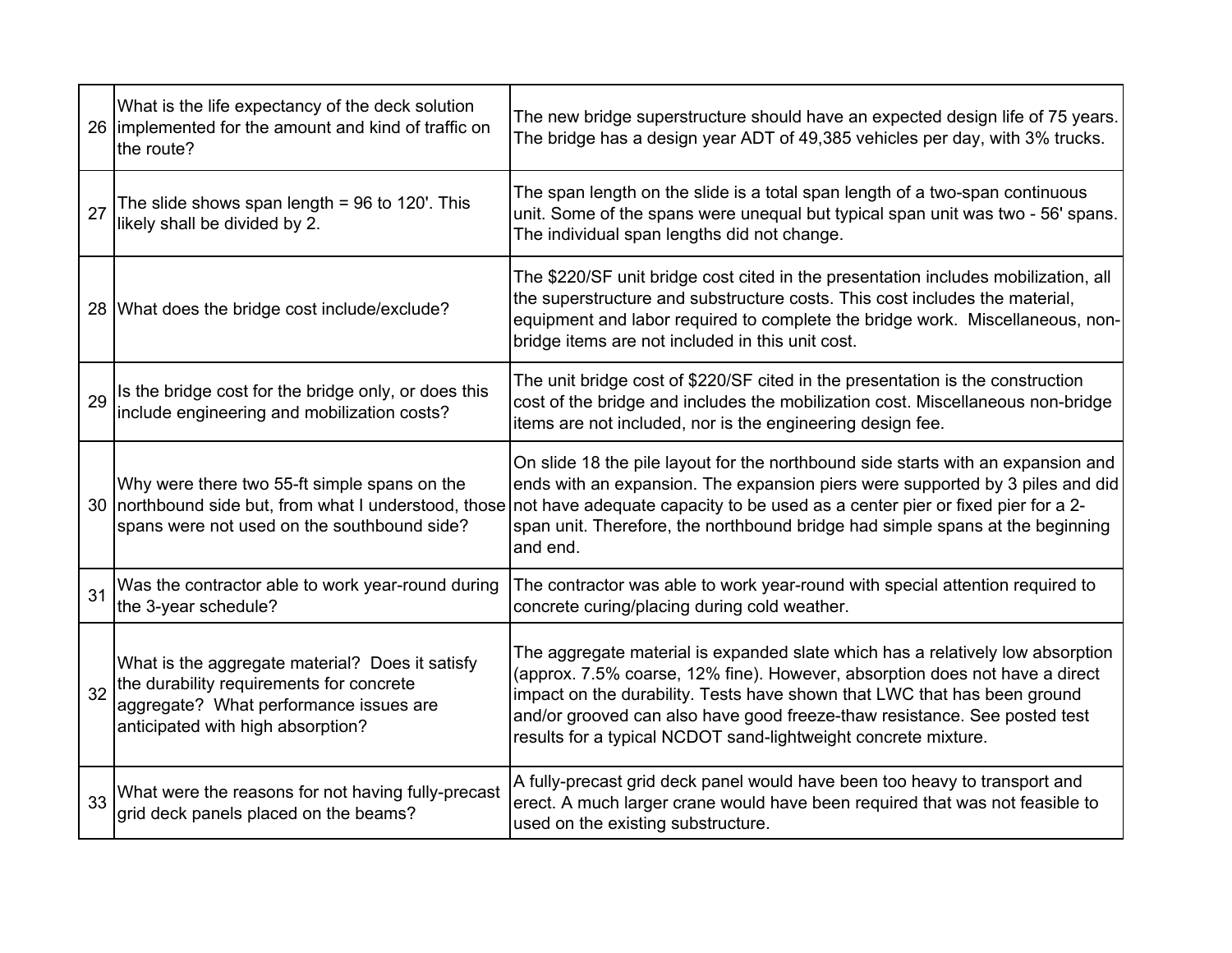| 34 | Were there environmental concerns with the old<br>superstructure (e.g. asbestos, lead paint, etc.)?                                                                                                                                         | There was presence of lead, so the contractor's demolition plan included not<br>cutting through the existing beams to prevent any exposure. There was no<br>asbestos present in the existing structure.                                                                                                                                                                                                                                                                                                                                                                                                                                                                                      |
|----|---------------------------------------------------------------------------------------------------------------------------------------------------------------------------------------------------------------------------------------------|----------------------------------------------------------------------------------------------------------------------------------------------------------------------------------------------------------------------------------------------------------------------------------------------------------------------------------------------------------------------------------------------------------------------------------------------------------------------------------------------------------------------------------------------------------------------------------------------------------------------------------------------------------------------------------------------|
|    | 35 Can you talk about the expansion joint elimination?                                                                                                                                                                                      | The original bridge design used short spans (54-68 feet in length) with many<br>expansion joints, typical of bridge designs from its era. The presence of all<br>these expansion joints was a contributing factor to the corrosion and<br>deterioration of the bridge. The owner desired to eliminate as many expansion<br>joints as possible as a goal for this project. Within the constraints of the existing<br>structure, the use of 2-span continuous units allowed the expansion joints to be<br>reduced by 50%.                                                                                                                                                                      |
| 36 | Why was lightweight concrete used, as the<br>substructure piers are capable of heavy<br>construction crane loading? What was the<br>condition rating of the substructure?                                                                   | The existing substructure was capable of supporting the crane loading which<br>was a temporary loading condition. The substructure has adequate capacity to<br>support HS-20 live load. Following the substructure rehabilitation project which<br>preceded the suprstructure replacement project, the condition of the bridge<br>substructure was Satisfactory.                                                                                                                                                                                                                                                                                                                             |
| 37 | I was wondering if you could discuss the removal<br>of the old superstructure. I thought taking out a<br>span, backing up and taking out another span, but<br>the photos show the crane isolated with spans on<br>both sides of it removed. | Two cranes were used during construction. The demolition crane moved ahead<br>of the erection crane. The demolition crane was set over Span 3, it would then<br>remove Spans 1 and 2. The temporary support was built by the contractor to<br>span across the existing substructure to support the erection crane. The<br>contractor built a temporary platform usually 2 spans at a time, the erection<br>crane would move from Span 1 to Span 2. After it got to Span 2, the Span 1<br>temporary platform was dismantled and stored to be reused. This crane would<br>then facilitate the erection of girders and grid deck of Span 1 while setting on<br>the "island" platform in Span 2. |
| 38 | What drainage solution did you use for the bridge?<br>Scuppers?                                                                                                                                                                             | Scuppers were used for drainage.                                                                                                                                                                                                                                                                                                                                                                                                                                                                                                                                                                                                                                                             |
| 39 | How did the erection crane advance from one span<br>to the next?                                                                                                                                                                            | The contractor built a temporary platform usually 2 spans at a time, the erection<br>crane would move from Span 1 to Span 2. After it got to Span 2, Span 1 was<br>dismantled and stored to be reused. This crane would then facilitate the<br>erection of girders and grid deck of Span 1 while setting on the "island" platform<br>in Span 2.                                                                                                                                                                                                                                                                                                                                              |